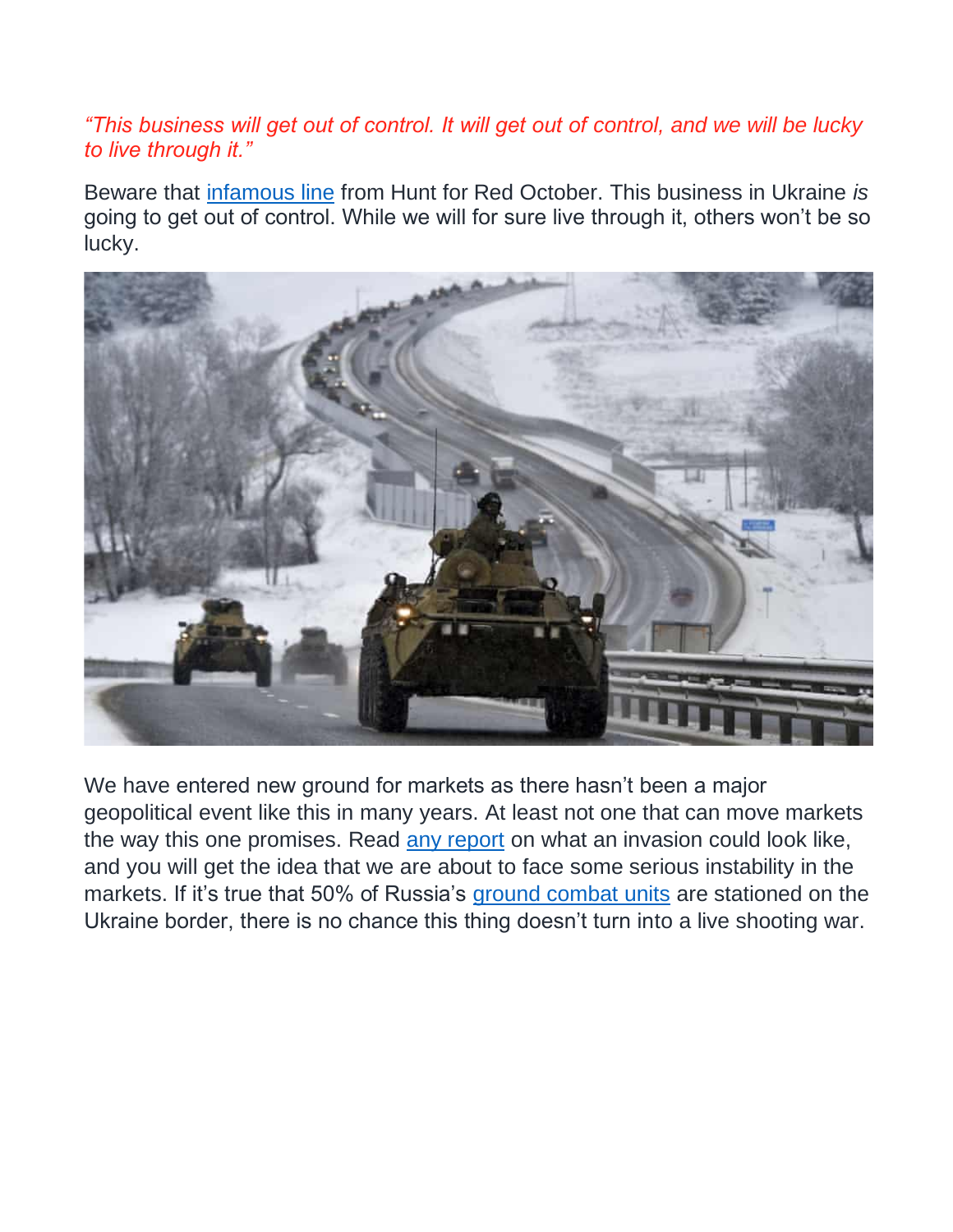

The only year I lost money for the Nuveen Equity Long/Short mutual fund, that's a flex by the way, was 2011. This was the year the European Union almost collapsed, and volatility was very high. As I said at the time, it felt like you were walking through Harlem. You didn't know when, but eventually everyone gets mugged. It's just a matter of how bad it feels. Get long the VIX if you can and pass the Dramamine.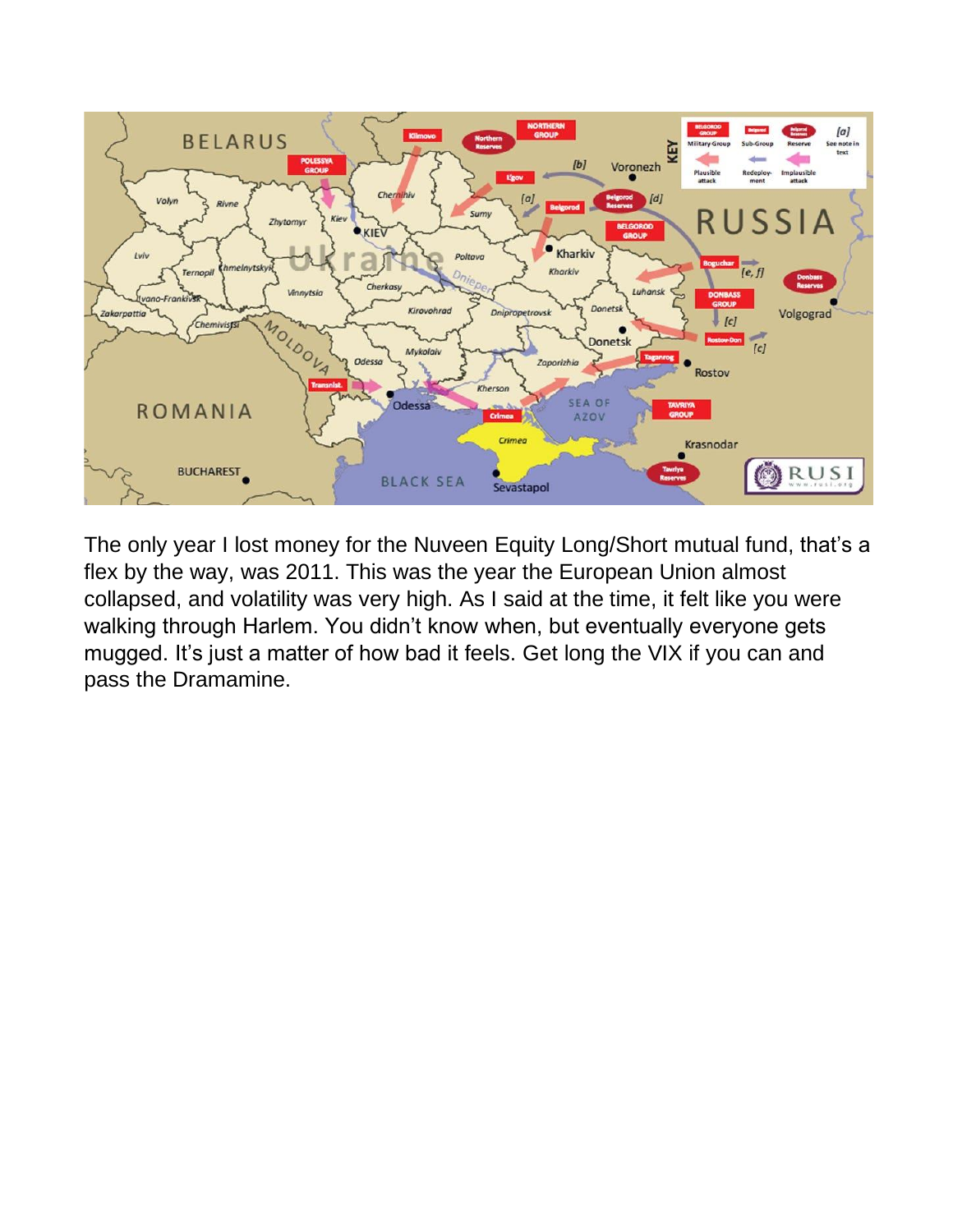DVOL UVOL 41 AN 10,350.4  $-131.70$ RU 1,49

And if that weren't enough, we got this ray of sunshine from St. Louis Fed President James Bullard in [relation to inflation](https://www.cnbc.com/2022/02/17/feds-bullard-says-inflation-could-get-out-of-control-so-action-is-needed-now.html) "*We're at more at risk now than we have been in a generation that this could get out of control."* His counsel is for 100 basis points of Fed tightening before July. Because right now, we are coming in hot across the board and the markets are by no means ready for a rate hike regime of that magnitude. Minutes from the [January FOMC meeting,](https://www.cnbc.com/2022/02/16/federal-reserve-releases-minutes-from-its-january-meeting.html) released on Wednesday, show they are in less of a hurry than Bullard wants.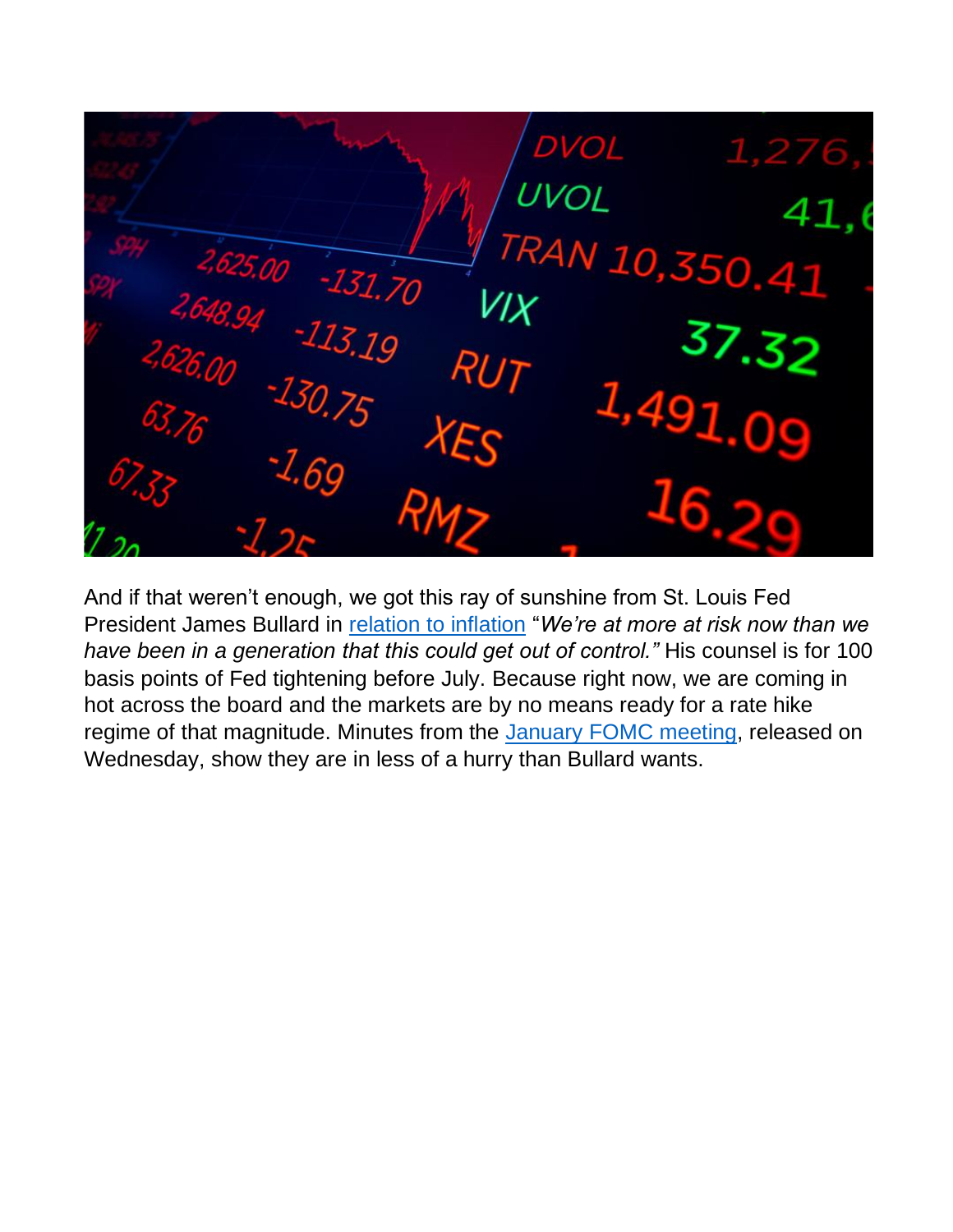

In related news, everyone's favorite innovation stock picker, Cathie Wood, made the rounds this week to talk her book and say that the profitless tech companies she traffics in are selling at [bargain basement](https://www.cnbc.com/2022/02/17/cathie-wood-says-her-innovation-stocks-are-way-undervalued-and-recent-fund-losses-temporary.html) levels.

*"Today we have investors doing the opposite of what they did in the late '90s. They are running for the hills. It's risk-off because of inflation and interest rates. And the hills are their benchmarks. They are running to the past," Wood said.*

I hate to say that we've seen this movie before, but we have seen this movie before. As many as us old timers remember from 2000, downside is faster when the bubble bursts, and that's what's happening now. That said, if you held on for another twenty years, you did just fine. It took you fifteen years of that to get back to even.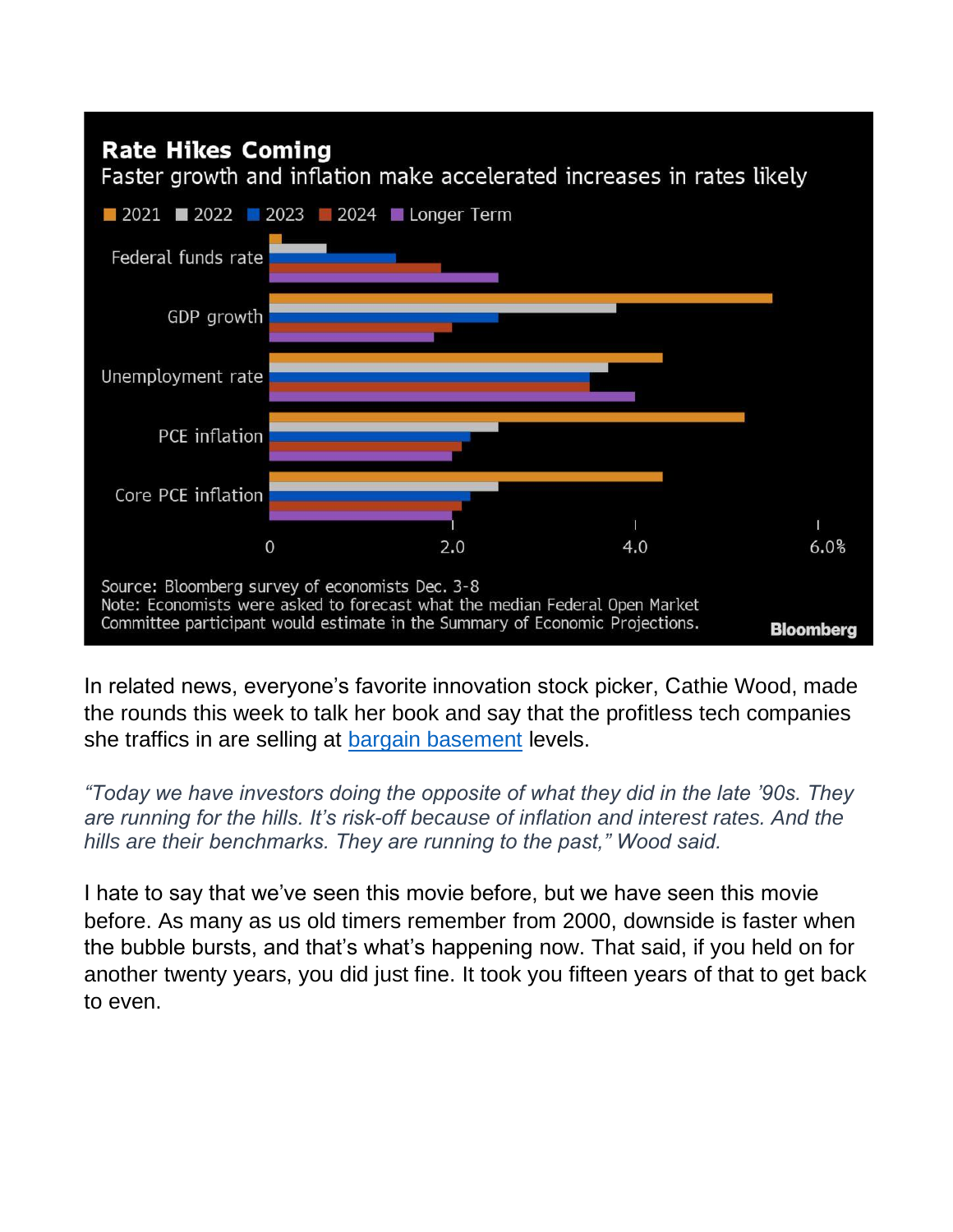

Speaking of crashes, we are still crowing about our call of the year that Facebook was a short, and no fund manager should own it. This week the stock was trading down [almost 40% on the year,](https://www.bloomberg.com/news/articles/2022-02-17/meta-platforms-falls-from-ranks-of-10-most-valuable-companies?srnd=premium&sref=T8qYl7yu) a huge number for a giant of the tech world. To give you an idea of what that looks like in market value, the company at one time was worth north of a trillion, and today it stands at roughly half that number. A billion here, a billion there, and soon you are talking about real money. You've come a long way, boys.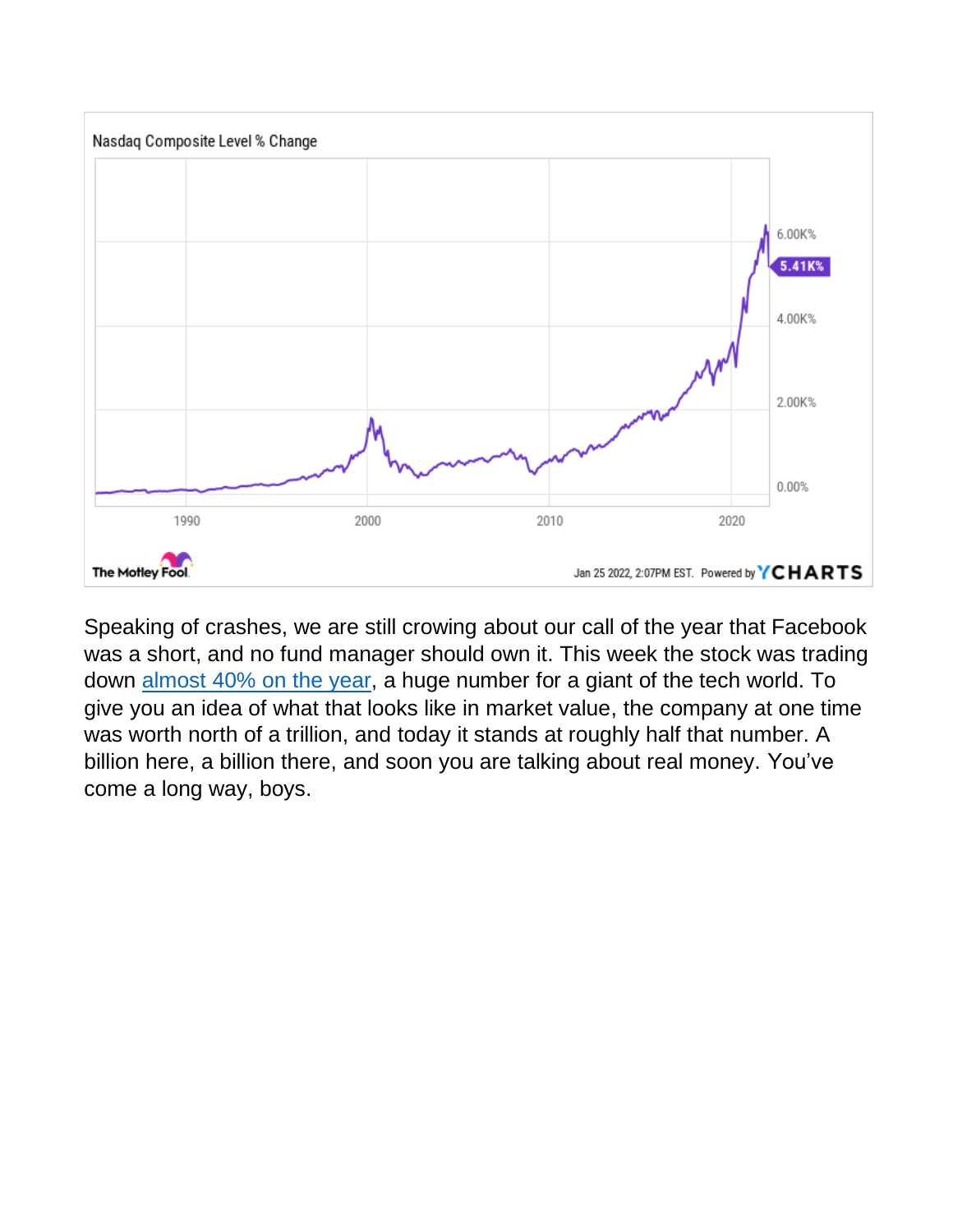

Bloomberg ran an interesting piece this week on changes at the top of the Facebook org chart. In it they reported that founder Mark Zuckerberg has been spending his days [hiding out in Hawaii.](https://www.bloomberg.com/opinion/articles/2022-02-17/zuckerberg-still-has-too-much-control-of-facebook?srnd=premium&sref=T8qYl7yu) I would too, I guess. Because 58% of \$600 billion is still a lot of billions. One more from the op-ed pages of Bloomberg jokes at the moniker Zuck wants people to call each other. Wait for it, [Metamates.](https://www.bloomberg.com/opinion/articles/2022-02-16/mark-zuckerberg-s-metamates-may-be-in-for-a-long-rough-voyage?sref=T8qYl7yu)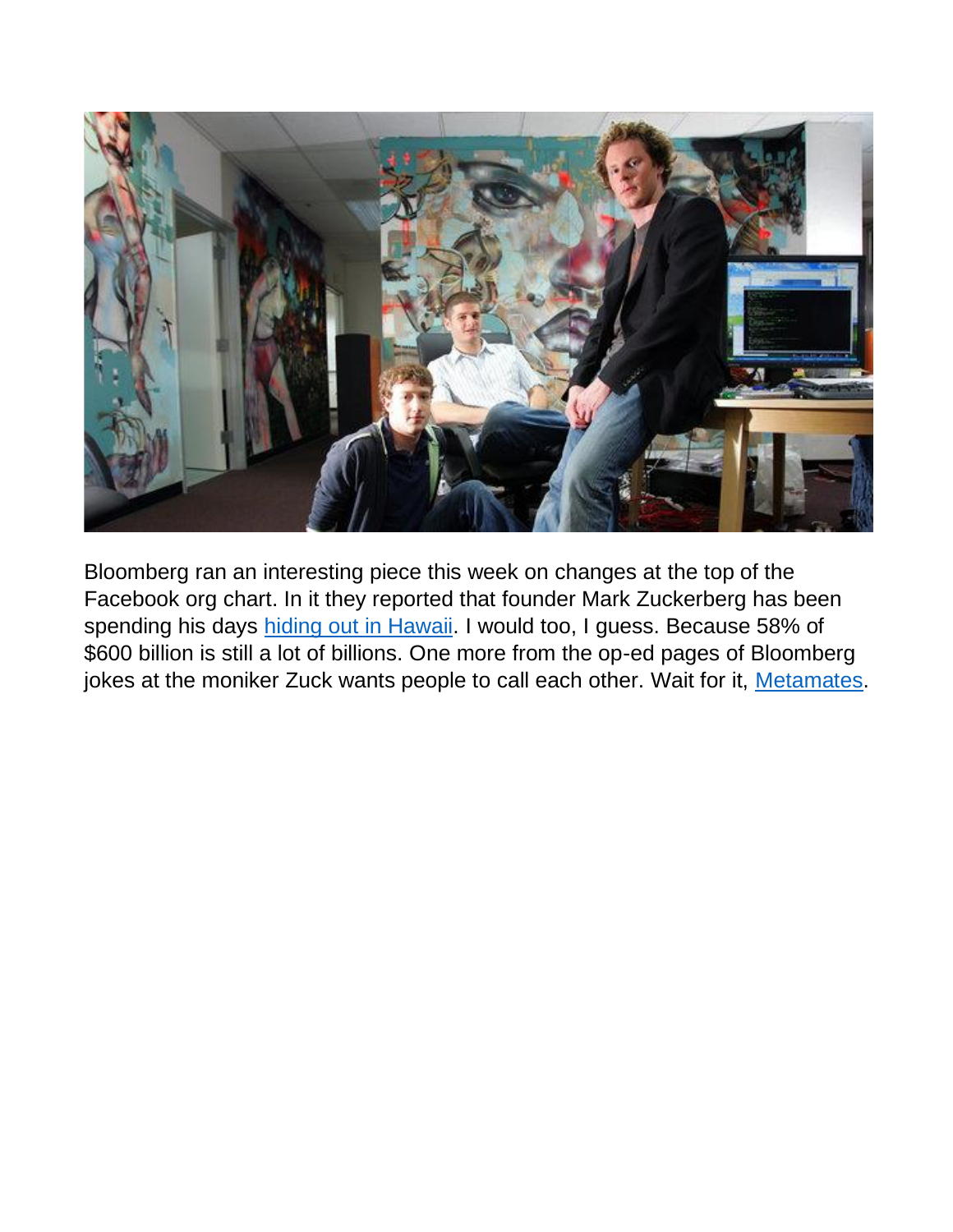

That's it for a week that was pretty much as advertised. We see it as a trilogy. Revelation. The Struggle. Acceptance. The markets just got through Revelation; things will be different this time. Get ready for The Struggle. Ya'll know what it's going to be, right?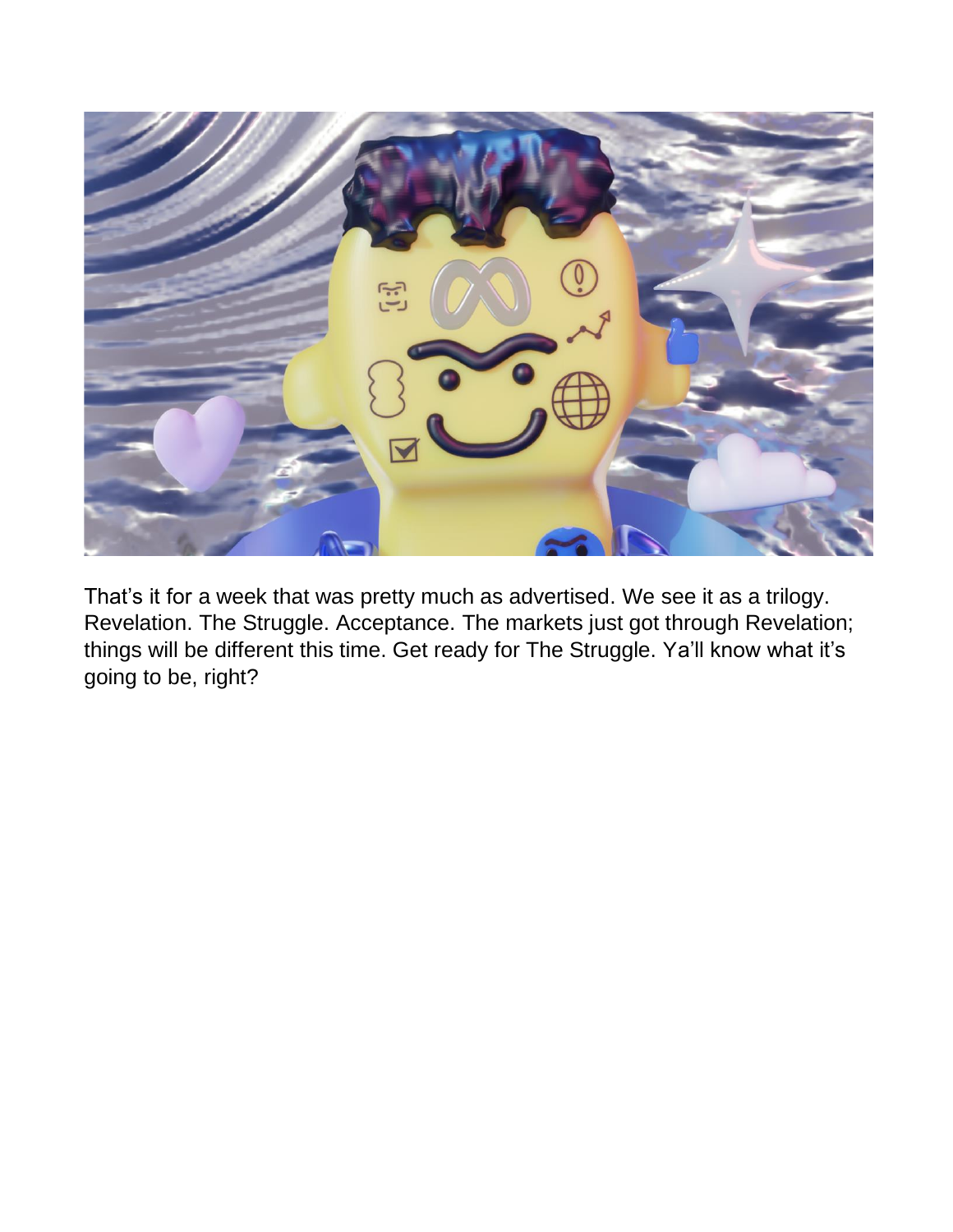

Next week is a short one, so then will the market notes be. We will be filling more of the pages with diversions, adventures, and good things to look forward to as the year unfolds. Because there comes a time in one's life where you just must decide if you want to get busy living or keep on dying. We are super bullish on the former and think the latter doesn't sound like much fun. Good on you, Andy.